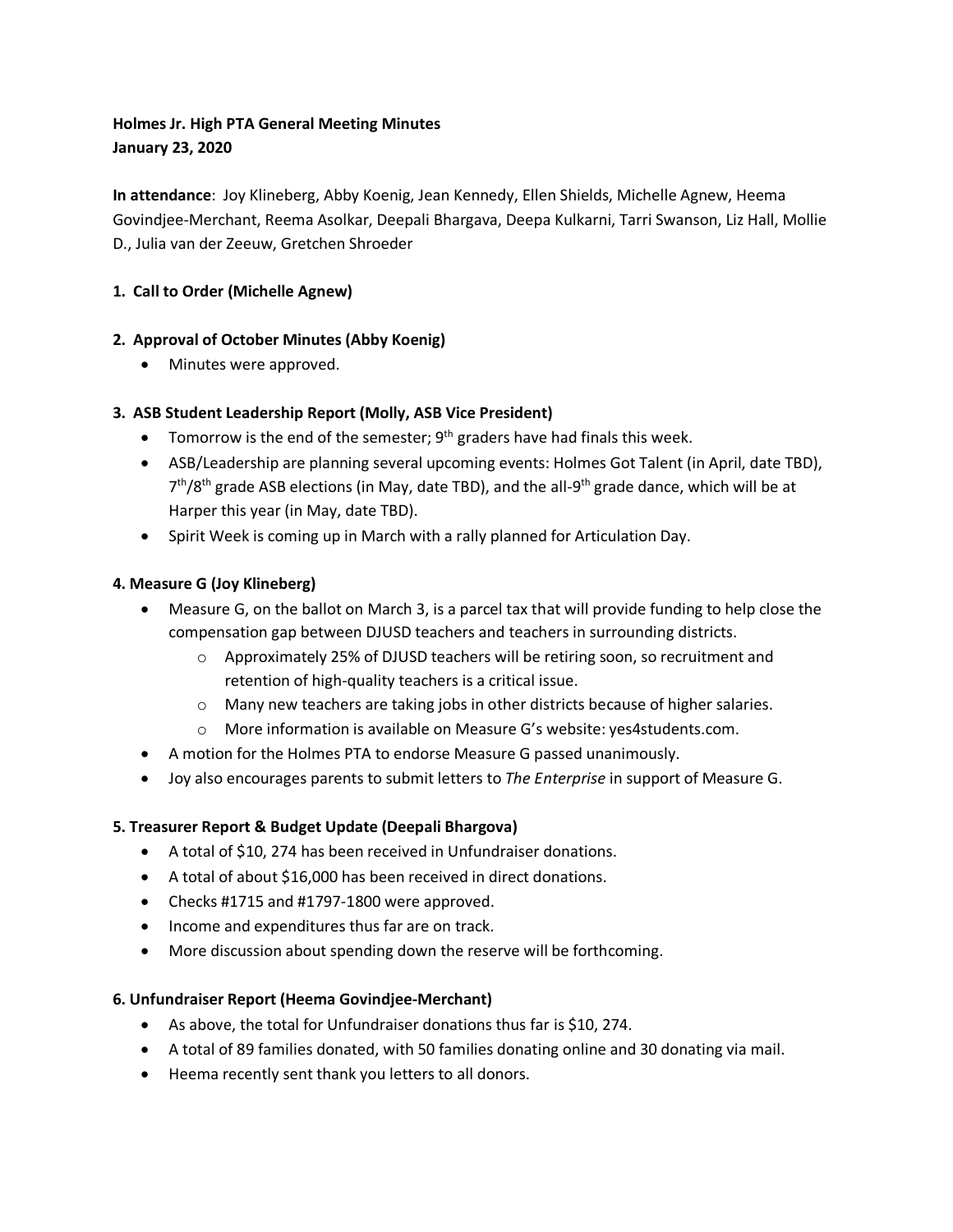# **7. Counselor Report (Ellen Shields)**

- Tomorrow is the last day of the semester. Many students have been stressed about finals and grades.
- Counselors have been making a lot of schedule changes recently to rebalance the male/female ratio in classes.
- Course planning for next year has started.
- Incoming parent nights are coming up:
	- $\circ$  Incoming 7<sup>th</sup> grade parent night: March 25, 6:00 pm 7:30 pm
	- o Incoming  $8<sup>th</sup>$  grade parent night: March 11, 6:30 7:30 pm
	- o Incoming 9<sup>th</sup> grade parent night: March 4, 6:30 7:30 pm
- Counselors will be visiting classes before the parent meetings to discuss schedule planning.
- All schedule forms will be due before spring break (spring break is April  $6 10$ ).
- Counselors recently gave mistreatment presentations to  $8<sup>th</sup>$  and  $9<sup>th</sup>$  graders.
- Holmes and Emerson are partnering to show Screenagers NEXT CHAPTER to parents at Brunelle, date TBD (likely March 16).
- Breaking Down the Walls did not elicit as much feedback as Challenge Day. The consensus seemed to be that it was more developmentally appropriate than Challenge Day.
- The assembly for  $8<sup>th</sup>$  graders with Scott Bakovich is on April 21. Scott will also give a free presentation to parents on the evening of April 21, time TBD.

### **8. Administrative Report (Jean Kennedy)**

- Ms. Kennedy shared the sad news that former longtime Holmes secretary, Jan Chandler, recently passed away, and that Kerri Sattler, current Holmes math teacher, recently lost a son very unexpectedly. Ms. Sattler is currently on leave until further notice.
- Math teacher Dylan Reed is on paternity leave.
- History teacher Nina Nero will be on leave until after spring break. Aaron Furtek is the longterm sub.
- Holmes is currently looking for a  $7<sup>th</sup>$  &  $8<sup>th</sup>$  grade girls soccer coach.
- Ms. Kennedy is working with Mr. Quick, the Band teacher, to research quotes for a new sound system for the band room and gym.
- Next fall, Holmes will be implementing a new behavioral support system: Positive Behavioral Interventions and Supports (PBIS).
	- o PBIS is a multi-tiered framework for adopting and organizing behavioral supports for all students.
	- o Holmes will be sending a team to a PBIS training this spring.
	- $\circ$  PBIS is a tiered system: Tier 1 defines and communicates common expectations for behavior; Tier 2 and Tier 3 address behaviors not in line with those expectations.